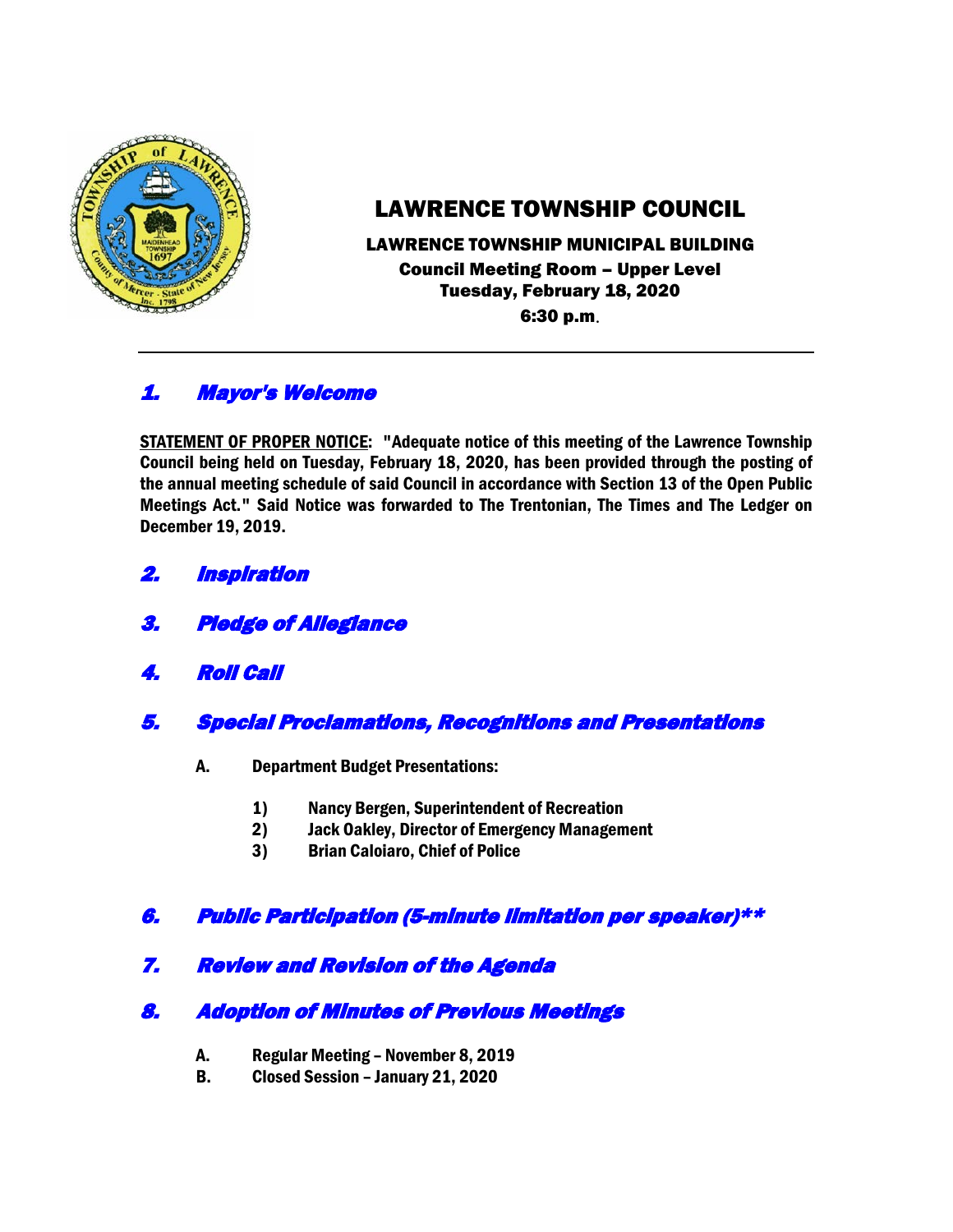# 9. Awarding and/or Rejecting of Bids\*

- A. Authorizing Awarding Contract to Golden Crown Contractors for Veterans Park Comfort Station
- B. Authorizing Awarding Contract to Township Council Landscape Construction Group, LLC for Cold Soil Road Grading Imp0rovements
- C. Authorizing Awarding Contract to Affordable Housing Administrators for Affordable Unit Rehabilitation Program for 2020
- D. Authorizing Awarding Contract to Silviu Nedelcu Painting for Rehabilitation of 1 Roxboro Road
- E. Authorizing Awarding Contract to Windsor Guild Building, LLC for Rehabilitation of 710 Eagles Chase Drive

### 10. Introduction of Ordinances**\*\***

- A. Ordinance No. 2356-20 AN ORDINANCE AMENDING CHAPTER 435 OF THE LAWRENCE TOWNSHIP ADMINISTRATIVE CODE ENTITLED 'MOTOR VEHICLES AND TRAFFIC' – Handicapped Parking
- 11. Adoption of Ordinances\*
- 12. Manager's Report
- 13. Attorney's Report
- 14. Clerk's Report
- 15. Unfinished Business
	- A. Change of Start Time for Council Meetings
	- B. Change of Start Time for Boards and Committees

#### 16. New Business

17. Public Participation (3-minute limitation per speaker) \*\*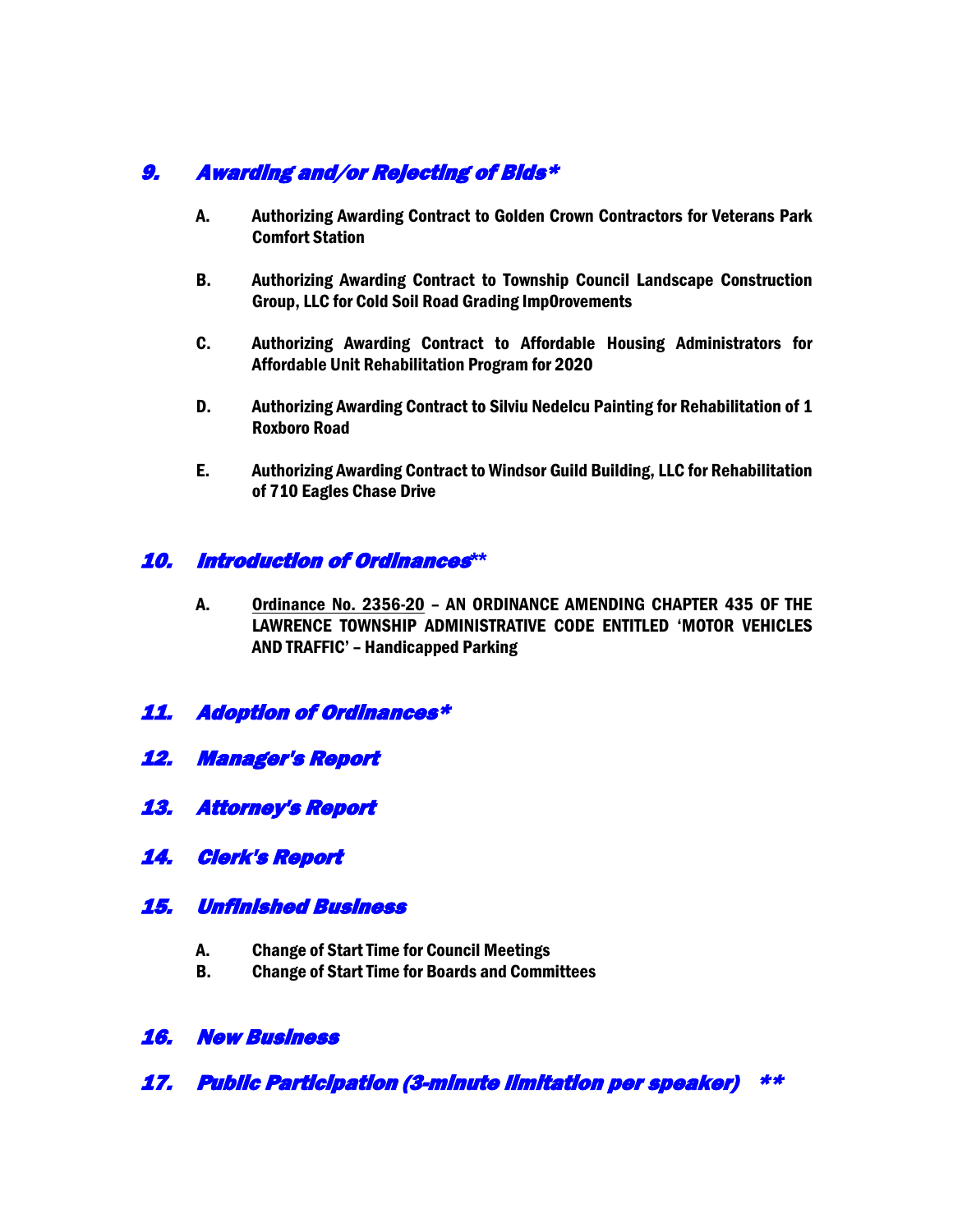# 18. Resolutions

#### A. Bond Acceptance

1) Authorizing Acceptance of Bonding for Lidl US, LLC, S—06/10

#### B. Bond Release

1) Authorizing Full Release of Performance Bond for 3509 Wick, LLC (Shake Shack) SP-04/17

#### C. Escrow Release

- 1) Authorizing Escrow Release for 203 Carter Road, IP-34/19
- 2) Authorizing Escrow Release for 3509 Wick, LLC (Shake Shack) SP-04/17

#### D. Refunds

- 1) Authorizing a Zoning Fee Refund for 231 Bakers Basin Road
- 2) Authorizing a Construction Fee Refund for 317 Glenn Avenue
- 3) Authorizing a Construction Fee Refund for 1241 Lawrence Road
- 4) Authorizing Tax Overpayment Refunds

### E. Special Items of Revenue

### F. Professional Services Agreements

- 1) Authorizing a Professional Services Agreement for Site Remediation at the Pit Stop Service Station
- 2) Authorizing Amending the Professional Services Agreement for Special Counsel for Union Labor Negotiations
- 3) Authorizing Amending the Professional Services Agreement for Traffic Consultant to the Planning Board for 2019
- 4) Authorizing a Professional Services Agreement for IT Consultant for 2020

### G. Grants

- 1) Authorizing a Grant Application for Distracted Driving 2020 Statewide **Crackdown**
- 2) Authorizing the Acceptance of a Grant for the Remedial Investigation at the Pit Stop Service Station

#### H. Miscellaneous

- 1) Authorizing a Closed Session of Council Immediately Following the Regular Meeting to Discuss Litigation and Mt. Laurel Issues
- 2) Authorizing Increasing the Finance Department Change Fund
- 3) Authorizing Amending the 2020 Temporary Budget
- 4) Authorizing Transfer of 2019 Current Fund Appropriations
- 5) Authorizing an Agreement for Animal Shelter Services
- 6) Authorizing Membership in the Slackwood Volunteer Fire Company